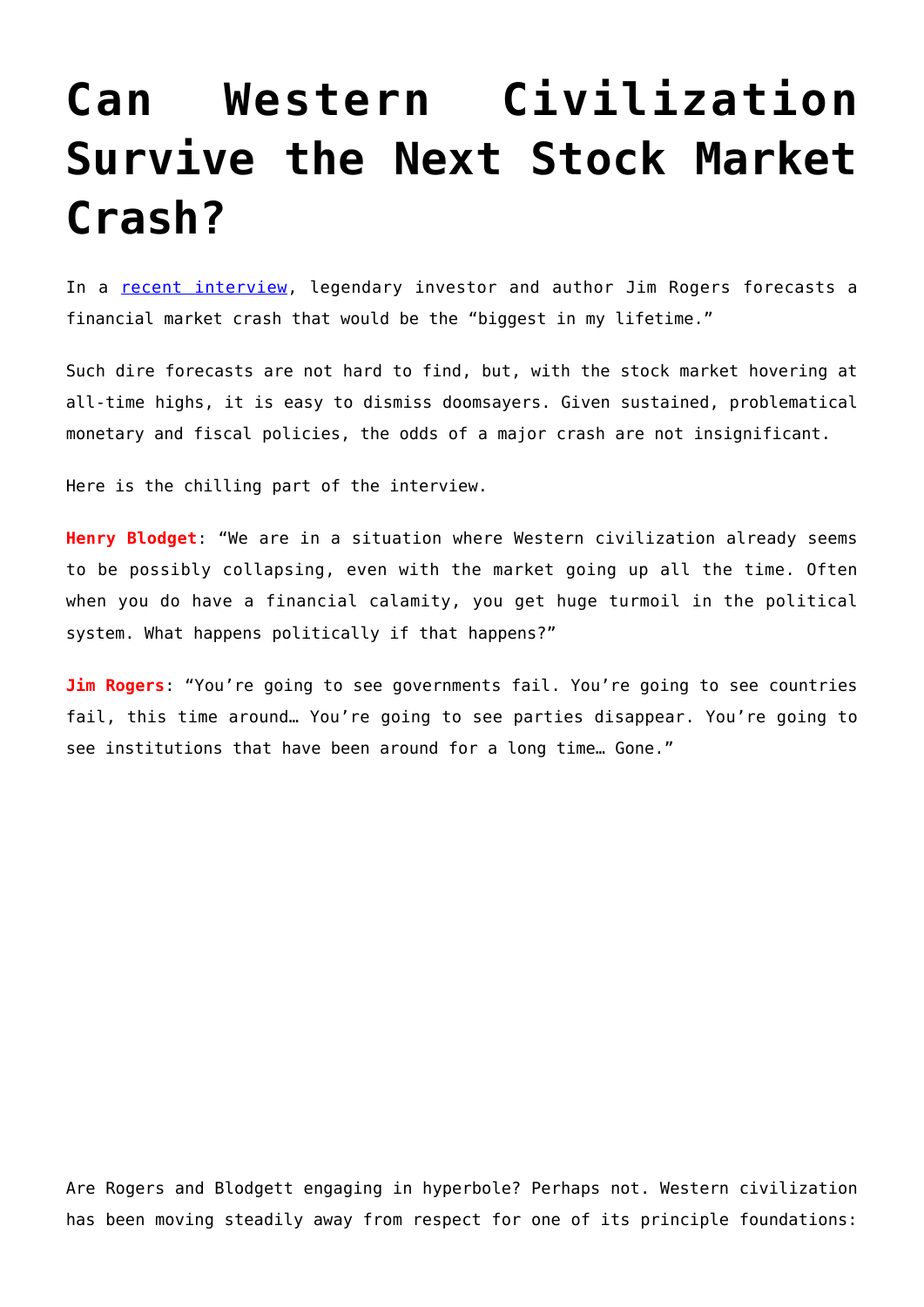The Rule of Law.

In his classic book, *[The Road to Serfdom](http://amzn.to/2swHoP5)*, Nobel laureate Friedrich Hayek warns about the dangers of collectivism and explains how the Rule of Law serves to restrict arbitrary government: "The Rule of Law…excludes legislation either directly aimed at particular people, or at enabling anybody to use the coercive power of the state for the purpose of such discrimination."

The antithesis of the Rule of Law, Hayek explains, are substantive rules. Substantive rules are written with intended outcomes for which "the precise effects of government policy on particular people are known." Government stops being "impartial," instead it "take sides, impose its valuations upon people and, instead of assisting them in the advancement of their own ends, choose the ends for them."

The more substantive rules, the more room for arbitrary actions by unelected bureaucrats.

"Equality before the law…is the opposite of arbitrary government," explains Hayek. Further, the safeguard of that equality is only "the absence of legal privilege of particular people designated by authority."

If "equality before the law" is waning, we the people are at least partially to blame. When individuals, interest groups, and corporations want to be subsidized, they demand that government take sides and be partial in their favor. In other words, politicians are continuously pressured to give "particular people" something for nothing and, in so doing, violate the Rule of Law.

Economic downturns are accompanied by increases in social levels of fear. The worse the downturn, the more the fear. After a market crash, "they should do something" becomes a frequent refrain. The "something" is always a demand for more substantive interventions.

Watch for these signs warning that we are moving further away from the Rule of Law.

1. In the name of "equality" and reducing unfair "privilege," there will be more calls for income redistribution. Higher taxes on "the wealthy" and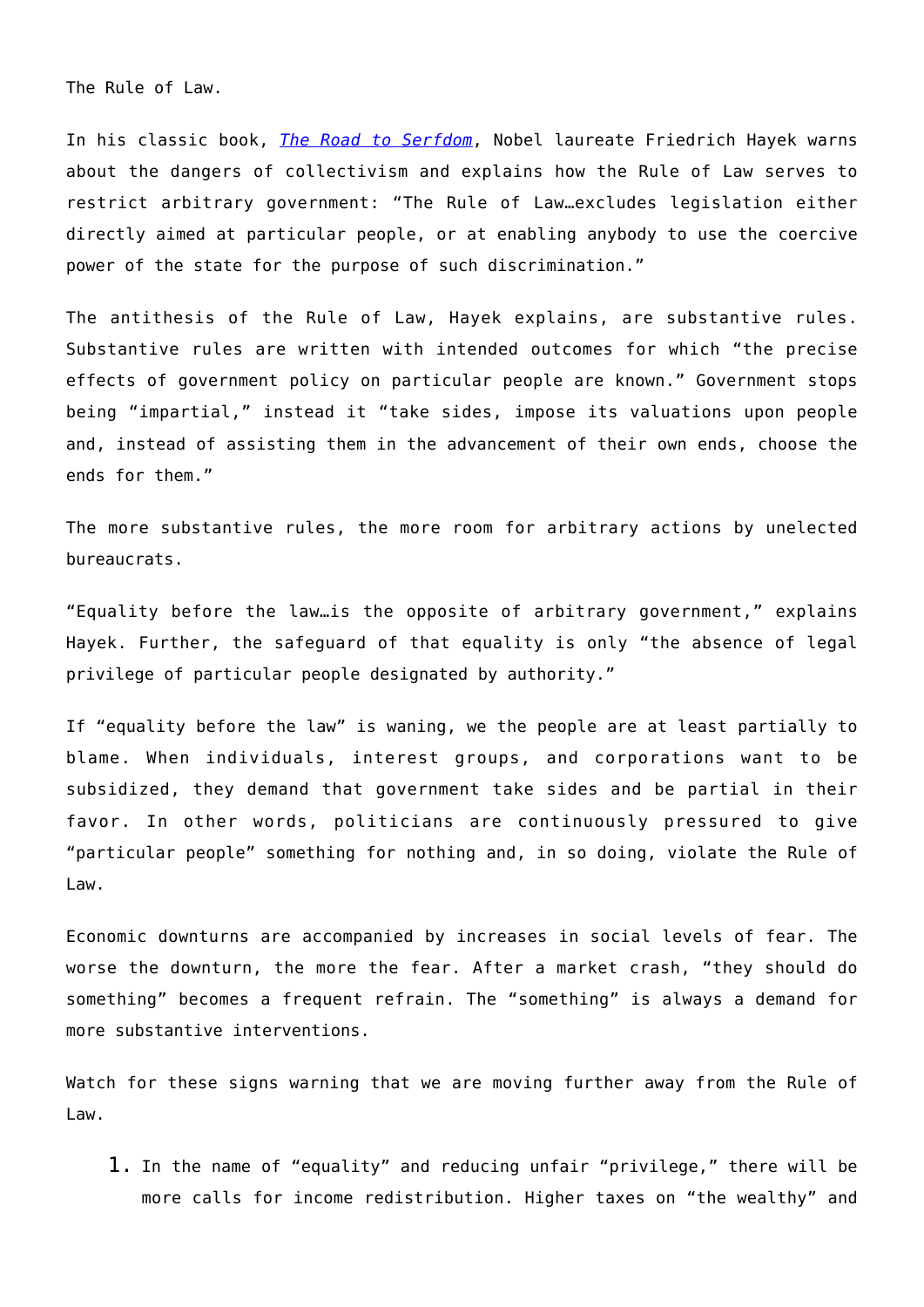corporations will be demanded, as will more spending on programs aimed at specific groups of people. Demands for overt discrimination against those with "privilege" will become more common, especially on college campuses.

- 2. Like the [automobile bailout of 2009](https://www.usatoday.com/story/money/cars/2014/12/30/auto-bailout-tarp-gm-chrysler/21061251/), which cost taxpayers over \$9 billion, bailouts for "essential industries" in the name of "national security" will become common.
- 3. Demands to restrict imported goods through tariffs and quotas will gain more popular support. What will go unseen are the jobs and higher prices that [trade barriers impose.](https://www.mercatus.org/publication/benefits-free-trade-addressing-key-myths)
- 4. As in the 2008 financial crisis, we will see [calls for bailouts of](http://money.cnn.com/2008/09/28/news/economy/bailout_foreclosure/index.htm) [homeowners](http://money.cnn.com/2008/09/28/news/economy/bailout_foreclosure/index.htm) who lived beyond their means by putting too little down and acquired too big a mortgage. Those who lived modestly will be asked to bailout those who didn't.
- 5. Some states and local governments have promised workers [unsustainable](http://www.thefiscaltimes.com/2015/03/30/Outrageous-Public-Pensions-Could-Bankrupt-These-States) [pensions](http://www.thefiscaltimes.com/2015/03/30/Outrageous-Public-Pensions-Could-Bankrupt-These-States) that are severely underfunded. The federal government will be called to on to bailout the underwater pension funds. After all, we will be told, the workers are entitled to what they were promised.

What can you do today to act to avert the worse?

During times of relative prosperity, it is easier to learn about and demonstrate respect for the Rule of Law.

If you haven't already, read *[The Road to Serfdom.](http://amzn.to/2swHoP5)* Continue to grow your understanding of the terrible consequences for societies not moored by the Rule of Law.

Read a good book on the limited government gifted us by the Founding Fathers. Randy Barnett's *[Our Republican Constitution](http://amzn.to/2ssZcJY)* is outstanding.

As importantly, if you have a leadership position at work, practice managing by simple rules applied equally to everyone. Books such as *[One from Many](http://amzn.to/2s5emEz)*, by Dee Hock, the founding CEO of Visa, will help you develop such practices. When you